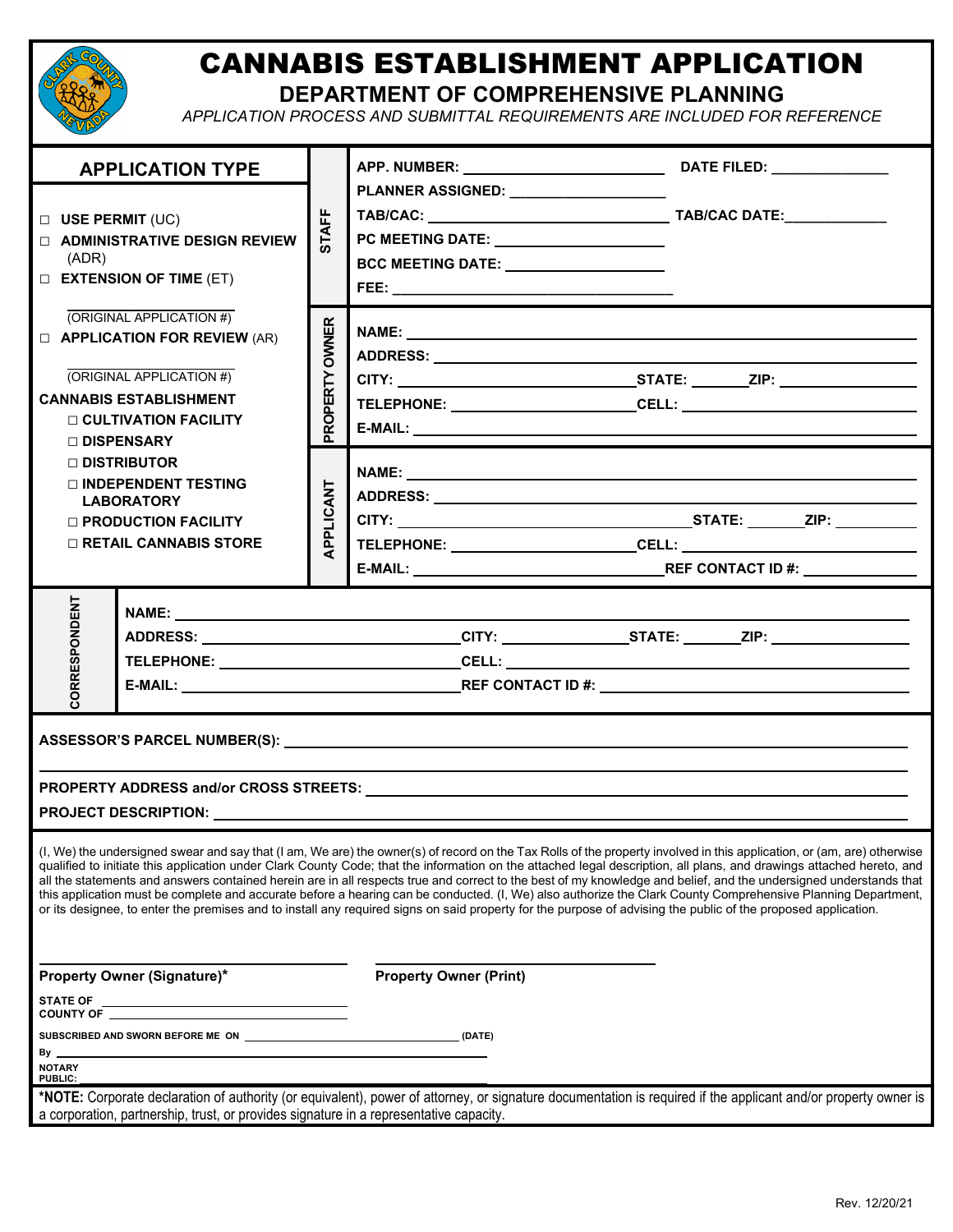## APPLICATION PROCESS

*A SUMMARY GUIDE THROUGH THE APPLICATION PROCESS* 

- $\triangleright$  Determine the appropriate application you need to submit. For assistance with determining the appropriate application, call (702) 455-4314 (Option 2, Option 1) or email zoning@clarkcountynv.gov
- $\triangleright$  Review the applicable application form and corresponding submittal requirements, then compile all required application materials in PDF format (regardless of format specified in the submittal requirements). Note: each submittal requirement must be saved as its own PDF file.
- $\triangleright$  Go to the County's Citizen Access Portal (ACA) to create an Application Pre-review online and upload all required application documents. Note: Only 1 Application Pre-review is required per project. For example, if you are proposing a Waiver of Development Standards, Design Review, and Tentative Map on the same property, you only need one Application Pre-review.
- $\triangleright$  At the time the Application Pre-review is uploaded, the record will be placed in the queue for assignment. The application documents will be given a cursory review and, if generally complete, will be distributed in accordance with availability of staff and on a first-come, first-serve basis. The Application Pre-review may take up to 2 working days to be assigned and distributed to a Planner and Public Works (collectively referred to as "staff").
- $\triangleright$  Once assigned, staff will review the documents for completeness and accuracy. If revisions are required, you must upload all revised documents to your existing record and delete all old/replaced documents, and communicate directly with staff when all uploads are complete and ready for review. Average time to review each submittal is 5 working days. Actual review time depends on the accuracy and completeness of application materials, complexity of the project and/or project plans, and workload volumes.
- When the application materials are deemed to be complete, accurate and ready for submittal staff will direct you to provide hardcopies of all required application materials (those listed on the submittal requirements with numbers) to the Department of Comprehensive Planning. Documents may be dropped-off in person or sent by mail. If by mail, please do not include the form of payment with the package. The delivery of all application packages must be coordinated directly with the assigned planner. Note: If changes are made to documents after Application Pre-review is deemed complete, accurate, and ready for submittal, a new Application Pre-review will be required.
- Upon receipt of application materials, staff will re-review materials for consistency with what was previously reviewed, accuracy, and completeness; this may take up to 2 working days to complete. If deemed ready to submit, the Planner will apply fees for payment. Payments must be coordinated directly with the assigned planner. If the application fees will be paid through ACA, the application Correspondent and Interested Party (if provided in ACA) will receive notice that application fees are ready to be paid.
- $\triangleright$  Once fees are paid, the application will be considered "Submitted".
- $\triangleright$  At the time of submittal, you will be scheduled for all required meeting dates. Depending upon the application, you may be scheduled to appear at the Town Advisory Board or Citizens' Advisory Council (TAB/CAC) for the area and the Clark County Planning Commission and/or Board of County Commissioners. See Application Processing Calendar for more information.
- Administrative Design Review decision issued 10 working days from the Friday after the Application Date as illustrated on the Application Processing Calendar.
- $\triangleright$  Project revisions after submittal and/or failure to appear at any meeting may result in delays and/or extra expense.
- $\triangleright$  Staff recommendations will be mailed to the application Correspondent 3 working days prior to the public hearing. To discuss a recommendation, contact the appropriate Department/Agency prior to hearing. NOTE: Does not apply to Administrative Design Reviews.
- $\triangleright$  A determination letter including conditions of approval (if applicable), mailed to Correspondent 6 working days after final action.
- $\triangleright$  All conditions must be met prior to building permit, business license, and/or certificate of completion/occupancy issuance, as applicable. If a tentative map and/or vacation, all conditions must be met before a map and/or order of vacation can record.
- $\triangleright$  Time limits to complete, commence, or review are the applicant's responsibility. The Department does not notify of expiration or review dates.